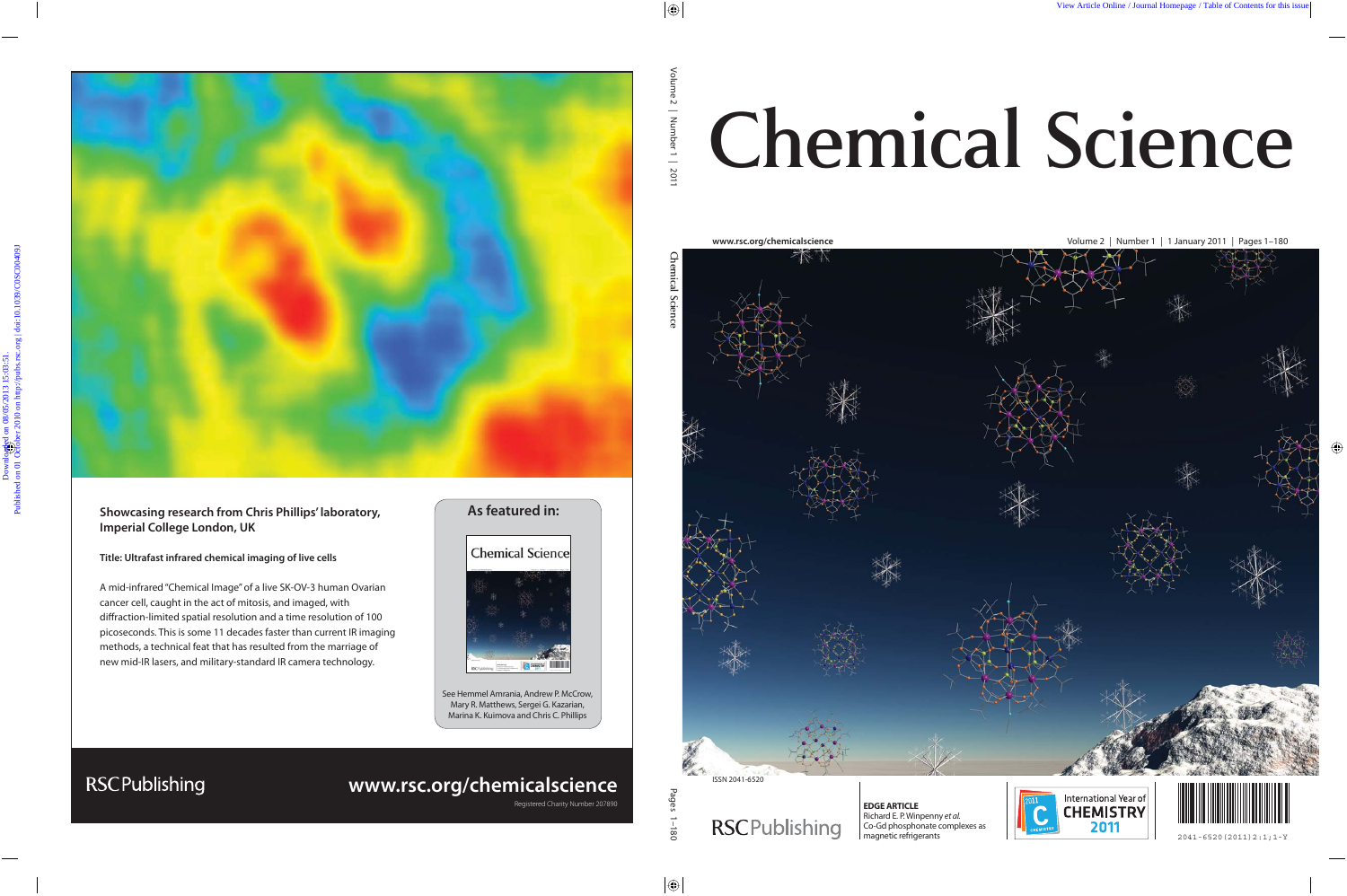# www.rsc.org/chemicalscience **EDGE ARTICLE**

## Ultrafast infrared chemical imaging of live cells

Hemmel Amrania,<sup>a</sup> Andrew P. McCrow,<sup>a</sup> Mary R. Matthews,<sup>a</sup> Sergei G. Kazarian,<sup>b</sup> Marina K. Kuimova<sup>c</sup> and Chris C. Phillips<sup>\*a</sup>

Received 3rd August 2010, Accepted 6th September 2010 DOI: 10.1039/c0sc00409j

Mid-infrared (mid-IR) spectroscopy provides a unique chemical fingerprint of biomaterials, including DNA and proteins, from single molecules to highly organised structures and, ultimately, to live cells and tissues. However, acquiring good signal–to–noise mid-IR spectroscopic images, at the cellular level, typically involves a synchrotron, with imaging times of order of minutes. Here we use a new laserbased table-top IR spectroscopic micro-imaging system, to obtain vibrational fingerprint signatures of living human ovarian cancer cells at a diffraction limited spatial resolution, and at a spectral resolution (< 20 cm-1 ) sufficient to map out the spatial distributions of chemical moieties inside the cell itself. The bright laser pulses give very high signal–to–noise images, and  $\sim$ 100 psec image acquisition times that are roughly  $10^{11}$  times faster than current mid-IR spectroscopic imaging techniques. The imaging method is quantitative, non-phototoxic, marker-free and easily fast enough to ''freeze'' moving, living specimens. It can be applied to a range of cell-level biochemical processes, and we believe it could impact on the fields of drug action, cell physiology, pathology and disease as a whole. **Chemical Science**<br>
Cite this: Chern, Sci, 2011, **2**, 107<br>
www.sc.org/chemicalscience<br> **Ultrafast infrared chemical imaging of live cells**<br> **EDGE ARTICLE**<br>
Ultrafast infrared chemical imaging of live cells<br>
Hemmel Amrania

#### Introduction

Mid-infrared (IR) radiation (wavelength  $\lambda \sim 3 \mu m - 20 \mu m$ ) is resonantly absorbed by tightly localised vibrational excitations in chemical bonds, and IR spectroscopic databases have been generated from which complex molecular mixes can be analysed on the basis of their characteristic spectral absorption "fingerprints".<sup>1</sup> By confining the absorption measurement to small sample areas (socalled microspectroscopy) the time evolution of chemical differences can be ascertained down to the level of a single cell.<sup>2,3</sup> If the analysed area is rastered across a 2-dimensional sample a ''Spectroscopic Image'' (SI) can be generated. These SI's contain a wealth of scientific information and have found wide application, for example, in the fields of oncology, drug discovery, forensic science, proteomics, polymers and homeland security.<sup>1</sup>

Photon energies in the IR are too low to have a photochemical effect and the photon fluxes are also low, so the technique gives no phototoxicity problems with biological specimens. It is also marker-free, so it allows a wide range of time–course studies to be undertaken with living systems. However, in spite of rapid technical advances in the past decade, acquiring an SI dataset of useful spatial resolution and signal–to–noise ratio (SNR) is an inconveniently slow process and this continues to severely restrict its scientific impact.

a Physics Department, Imperial College London, Prince Consort Road, London, SW7 2AZ, UK. E-mail: chris.phillips@imperial.ac.uk

<sup>b</sup>Chemical Engineering and Chemical Technology Department, Imperial College London, Exhibition Road, London, SW7 2AZ, UK c Chemistry Department, Imperial College London, Exhibition Road, SW7 2AZ, UK

Commercially available SI systems consist of a Fouriertransform infrared (FTIR) spectrometer, equipped with a broadband thermal black-body Globar light source and some form of apertured optical system, typically a reflecting IR microscope. A flat sample is placed in the interferometer's output beam and point-wise IR absorption spectra are co-added as the sample is mechanically translated in two dimensions. However, the limited specific brightness available from Globars means that only apertures corresponding to sample areas larger than 20–30 mm diameter are feasible in practice, although in specialised circumstances ''Attenuated Total Reflection'' (ATR)<sup>4</sup> coupling schemes, and image enhancing algorithms<sup>5</sup> can be used to significantly improve on this spatial resolution. Even when these systems are equipped with modern cooled multichannel IR detection schemes, the time needed to acquire an image with a useful SNR ranges from minutes to hours.5,6

An alternative is to harness the intense IR radiation (specific brightnesses up to 100 times higher<sup>3</sup> than Globars) available from synchrotrons. This approach has produced very impressive, cell-level spectroscopic images, with spatial resolutions all the way down to a diffraction limit of  $\sim$ 5  $\mu$ m.<sup>7</sup>

Raman imaging<sup>1,5,8,9</sup> can also be used to access molecular vibrational information. It benefits from using light sources and detectors that operate in the much more technologically mature visible/near IR spectral region, and the shorter wavelengths give correspondingly improved diffraction limits to the spatial resolution and improved access to aqueous samples. However the low  $({\sim}10^{-6})$  Raman efficiency demands high illumination levels (typically 10's of mW focussed into a fraction of a cubic micron<sup>9</sup> ). This leads to significant phototoxicity issues,<sup>9</sup> and the tendency,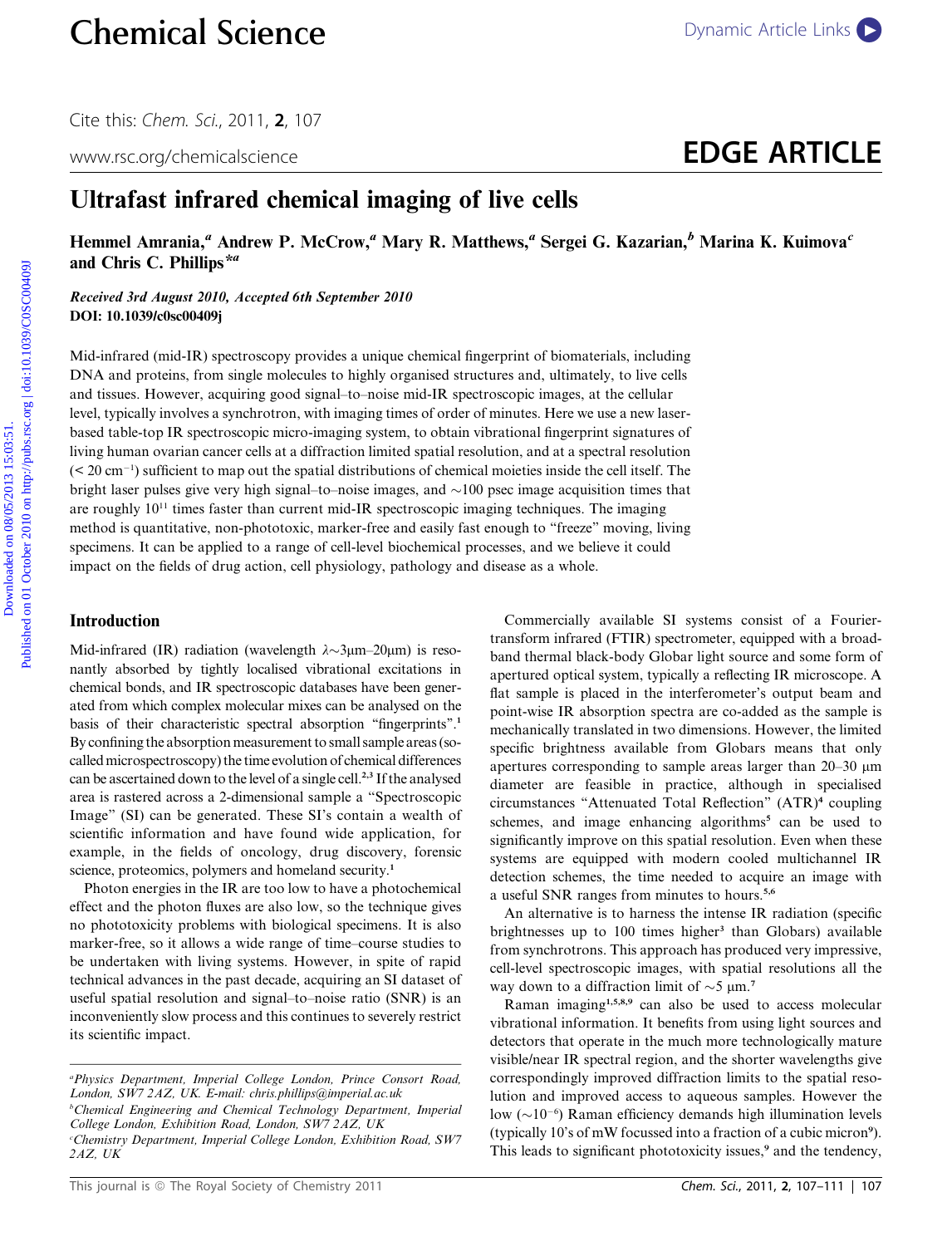shared with the scanning synchrotron technique, of single cells to migrate out of the illuminated regions. Both methods need long (> minutes) acquisition times making the imaging of living, moving, samples a substantial challenge.<sup>1</sup>

In this paper, we show that a new lab-based technology, that uses a pulsed tuneable ''Optical Parametric Generator'' (OPG) source of IR, can give marker-free chemical images with spatial resolutions down to the diffraction limit and with sub-nanosecond temporal resolution. We image intact, living cells, without the use of stains and fixatives. We show that functional chemical groups can be mapped at the sub-cellular level and that, although the identification of such functional groups has its technical challenges at present, this technique offers a future route towards important new insights into chemical processes and modifications within individual cells.

#### **Results**

Initial images were taken at  $\lambda \sim 4.1 \mu m$ , corresponding to a peak  $(\sim 28\%)$ , in the IR transmission spectrum of the polystyrene Petri dish (Nunc Lab-Tek), and a series of single-shot images of live cells attached to the surface of a  $BaF<sub>2</sub>$  window in the Petri dish were captured (Fig. 1). This wavelength gave clear contrast between the nucleus and the cytoplasm of individual cells (Fig. 2) and also allowed us to capture individual cells undergoing



Fig. 1 Mid-IR image of a single live SK-OV-3 human ovarian cancer cell undergoing mitosis, in  $H<sub>2</sub>O$  based phosphate buffer solution. (a) Visible image taken with a CCD camera attached to the microscope and (b) imaged in transmission, at  $\lambda \sim 4.1$  µm with the OPG infrared source and mid-IR camera. (c) False colour rendition of image (b). The dividing nuclei of the cell are clearly resolved in the IR image, which was acquired in 100 psec at a pixel resolution of 1.9  $\mu$ m  $\times$  1.9 $\mu$ m.



Fig. 2 Images of cell cultures. Right, transmission mode image of living  $SK-OV-3$  ovarian cancer cell culture (in  $D<sub>2</sub>O$ ), acquired with the OPG wavelength tuned to  $\lambda \sim 6.5$  µm. Left, simultaneously acquired visible image. Inset, an example of how the sharpest focus cell images are visually selected for the cell-level spectroscopy analysis. The spatiallyintegrated signal regions corresponding to the cell nucleus and the cytoplasm are delineated by borders which are drawn by eye from the two images.

mitosis (Fig. 1). The camera gating time was 1 microsecond, but all the information in images in Fig. 1 and 2 was recorded during the OPG pulse width of 100 picoseconds, i.e. approximately 12 decades faster than typical present day vibrational spectroscopy imaging methods.

Fig. 3a compares the live cell-specific spectral information generated by the OPG-based imaging system with spectra of dried samples of the same SK-OV-3 cells taken in an instrument with an ATR geometry,<sup>4</sup> with a conventional FTIR spectrometer equipped with a diamond ATR accessory (Imaging Golden GateTM, Specac Ltd). Qualitatively the two data sets agree to well within the experimental uncertainties, and the OPG laser data, although presently at a lower spectral resolution, display all the features present in the FTIR-ATR spectra of the dried cells. However, in the case of the dried samples, making a quantitative comparison is complicated by unknown variations in the average cell concentrations, and by the complexity of the optical physics of how the IR couples into the cells<sup>4</sup> in the ATR geometry. This means the two data sets can only be compared by employing a normalising process at some arbitrary point in the spectrum.

Fig. 3b. summarises the cell-level spectroscopic information extracted from the OPG-based spectroscopic images. While both nuclear and cytoplasmic spectra contain a similar set of IR features, the quantitative nature of the transmissive mode measurement allows us to compare the spectra directly, and no scaling procedures are needed. This reveals highly statistically significant differences, particularly in the  $1350-1600$  cm<sup>-1</sup> spectral region, where cytoplasm absorption is much stronger than that in the cell nucleus (Fig. 3b).

#### **Discussion**

Using accepted literature data<sup>1</sup> we assign the band at  $1540 \text{ cm}^{-1}$ to the Amide II band, characteristic of bond vibrations in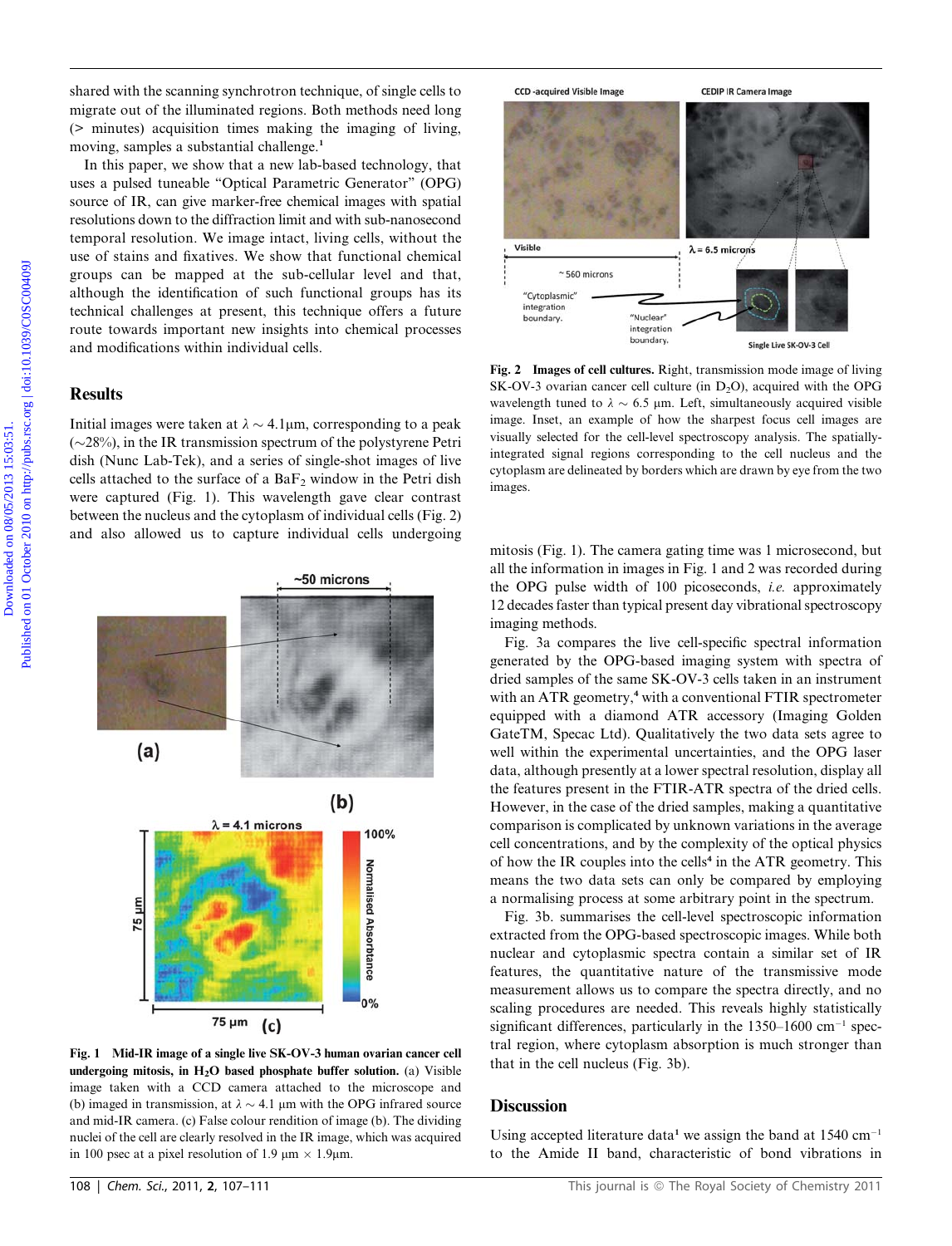

Fig. 3 Cell Level Absorption Spectra. Fig 3a: blue line:- Infrared absorbance spectra of viable SK-OV-3 ovarian cancer cells (i.e. cytoplasmic and nuclear components averaged), in  $D_2O$ , as obtained with the OPG imager. Red, green, black lines, Fourier transform IR spectra recorded from 3 different specimens of the same SK-OV-3 cells, dried and examined in an attenuated total-reflection (ATR) geometry with a FTIR spectrometer. Fig 3b: absorption spectra (heavy lines) with  $1\sigma$  error margins (light lines) averaged for the nuclear (blue, solid) and cytoplasmic (red, dotted) components of 10 cells, in  $D_2O$ , as described in Fig. 2. Each cell was imaged at wavelength increments of  $0.05 \mu m$  steps in wavelength. The spectra from the two cellular components can be seen to diverge significantly in the spectral region  $> 1350$  cm<sup>-1</sup>.

proteins. The weaker features at  $\sim$ 1455 cm<sup>-1</sup> and  $\sim$ 1470 cm<sup>-1</sup> can be assigned to  $CH_2$  symmetric stretch and various  $CH_2/CH_3$ deformation modes, respectively; both also are expected to be found in proteins. These microspectroscopy data therefore allow us to distinguish, for the first time at an intra-cellular level in living cells, between the cell cytoplasm and the nucleus based on the higher concentration of proteins in the former.

We see only small spectral differences in the  $1240 \text{ cm}^{-1}$  spectral region, characteristic of the phosphate asymmetric stretching vibration. An increase in absorption by the phosphate moiety might initially be expected in the nucleus, correlating with the elevated concentration of  $PO_2^-$  groups in the backbone of DNA. However, the amide III band (expected between 1240 and  $1340 \text{ cm}^{-1}$ ) could also be contributing to absorption in this region, as well as significant absorption at  $\sim$ 1200 cm<sup>-1</sup> by the

 $D<sub>2</sub>O$  solvent. Thus the present spectral resolution is not quite sufficient to allow us to distinguish between these two bands at the sub-cellular level.

It appears that the higher concentration of protein in the cytoplasm gives a net absorbance in the region of  $\sim$ 1240 cm<sup>-1</sup> that is as high as in the nucleus, where the effects of a much lower concentration of protein are offset by the high DNA concentration. Future systems may circumvent this ambiguity, by changing the cut of the frequency mixing crystals in the OPG to extend the idler tuning range (currently spanning  $1160-1550$  cm<sup>-1</sup>) to probe the  $\sim$ 1080 cm<sup>-1</sup> PO<sub>2</sub><sup>-</sup> symmetric stretch vibration, where spectral crosstalk is negligible. Employing alternative OPG crystals, such as Cadmium Selenide (CdSe, idler tuning range:  $\lambda = 8.6$ –11.8 µm or 1160–850 cm-1 ) could also achieve this. Similarly, it may turn out to be preferable to image at the Amide I absorption peak



Fig. 4 Schematic of the Optical setup. Fig 4a: the OPG IR radiation source comprises a short-pulsed  $\lambda = 2.78$  µm laser, constructed around an  $Er^{3+}$ : $Cr^{3+}$  (YSGG) rod. The intracavity Q-switching, modelocking and cavity dumping components shape the laser output into a single  $\sim$ 100 psec long pulse. After being amplified in a second Er<sup>3+</sup>:Cr<sup>3+</sup> (YSGG) rod, this pulse is intense enough  $(\sim 3 \text{ mJ}$  energy) to drive an efficient optical parametric generation (OPG) process in an angle tuned crystal of ZnGeP2. Fig. 4b: the OPG beam was first collimated with infrared lenses, and a fraction split off, with a  $BaF<sub>2</sub>$  beam splitter, to a pyroelectric reference detector. Coherent speckle effects were eliminated by using a rotating diffuser placed at the entrance port to the microscope, and a rotating polariser was used to switch between the signal ( $\lambda = 4.0{\text -}4.95 \text{ }\mu\text{m}$ ) and idler ( $\lambda = 6.4{\text -}8.6 \text{ }\mu\text{m}$ ) pulses generated by the OPG. A low-pass filter (a polished slice of Indium Arsenide semiconductor) was used to block the residual  $\lambda = 2.78$  µm laser light.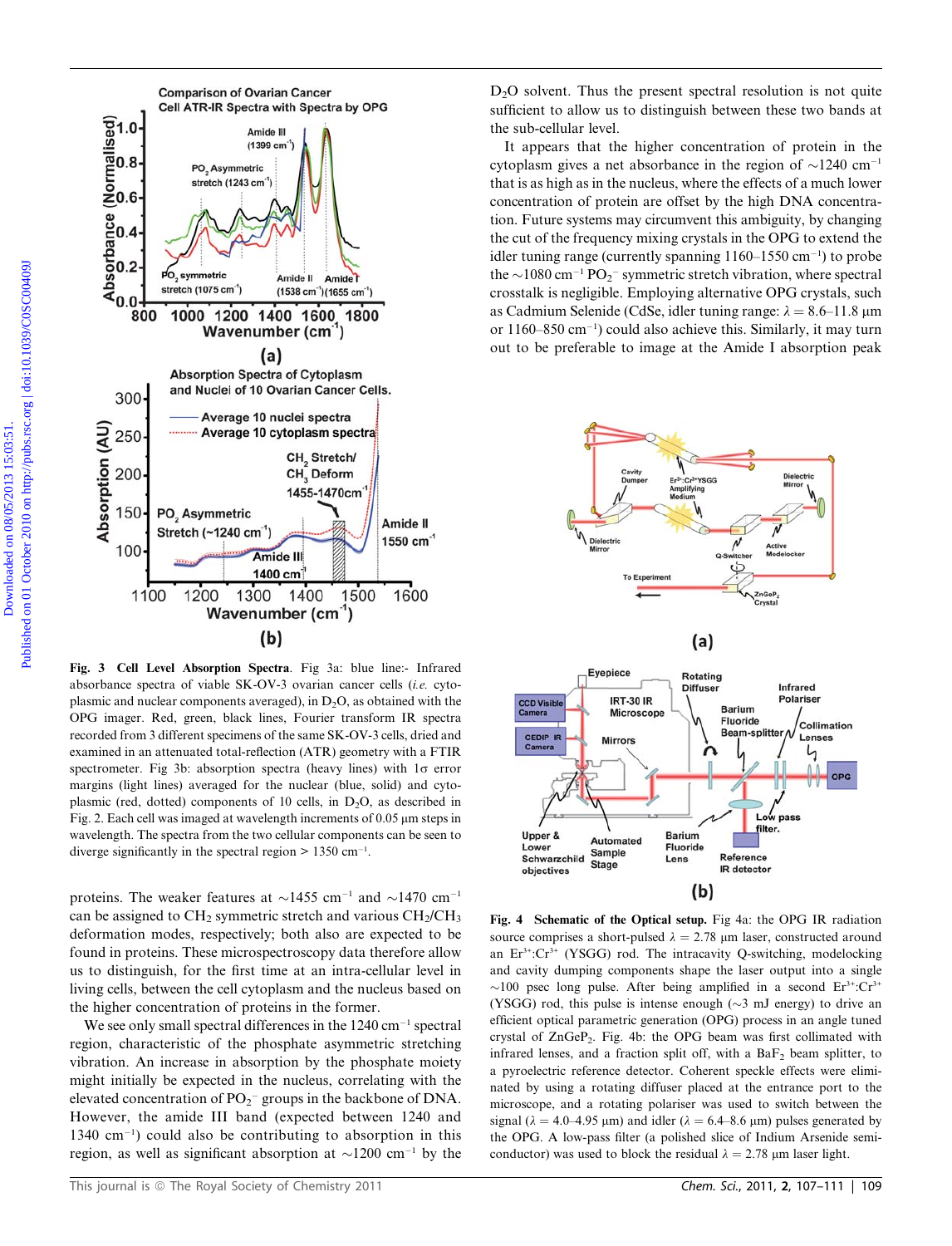$(\sim]1650 \text{ cm}^{-1}$ ) or even completely resolve the Amide II absorption peak (at  $\sim$ 1550 cm<sup>-1</sup>).

We have demonstrated that IR microspectroscopy, using a high power OPG laser source, makes it possible to acquire in vitro IR spectral images at the sub-cellular level. It achieves this in a way that dramatically exceeds the capabilities of present day techniques and, ultimately, offers the prospect of a powerful turn-key lab instrument for exploitation in a wide range of chemical, biomedical and clinical research environments.

#### Experimental

The SI system (Fig. 4) consists of a commercial all-reflecting IR microscope (JASCO IRT-30), which we have modified by adding a high spatial resolution, wide spectral response IR camera (CEDIP JADE). This has been coupled into a home-built Optical Parametric Generator (OPG) infrared laser source, as described in technical detail elsewhere.<sup>10</sup> The high peak power (10<sup>5</sup>W maximum,  $\sim 10^3$  W at the sample) allows good SNR images to be recorded with unprecedented short image acquisition times, while the short pulse duration  $(\sim 100$  psec) keeps the overall illumination fluence well below any phototoxicity limits, and allows moving specimens to be ''frozen'' in a way that mimics conventional flash photography. Acquiring the whole image simultaneously bypasses cell motility problems, and sequential images, taken only at wavelengths which have been previously identified as being most useful for chemical ''fingerprinting'', can be used to acquire SI datasets with maximum efficiency and minimal sample exposure to the illuminating radiation. ( $-1.650$  com <sup>3</sup>) or over compledely readvoid and mind. If absorption allowed camera gating times to be and that are shown as the second of the second on the form of complete and the SUGO-3, was a high more Of the second

The OPG is a pulsed laser source<sup>10</sup> which is tuneable across the mid-IR spectral region, potentially spanning the wavelength range  $\lambda \sim 3-20$  µm. The IR is initially generated in a laser cavity consisting of a flashlamp-pumped  $Er^{3+}$ : $Cr^{3+}$  doped rod of Yttrium Scandium Gallium Garnet (YSGG). The resulting  $\lambda =$ 2.78 µm laser pulse is amplified to  $\sim$ 10mJ and passed through a Zinc Germanium Phosphide  $(ZnGeP<sub>2</sub>)$  crystal, where it drives a second order optical parametric generation process. This generates idler and signal pulses which are orthogonally polarised, collinear, and with energies typically  $\sim 1$ –10  $\mu$ J. Their photon energies sum to match that of the  $\lambda = 2.78$  µm input but their individual wavelengths can be varied by angle-tuning of the  $ZnGeP_2$  crystal. The tuning range is determined by the angle of the cut of the facets on this crystal, and the full-width-halfmaximum spectral linewidth of the output pulses varies in the range of  $\sim$ 12–20 cm<sup>-1</sup> as the centre wavelength is tuned.

The CEDIP IR camera has a cooled  $320 \times 240$  element mercury–cadmium–telluride (MCT) photodiode Focal Plane Array (FPA) detector of overall dimension  $\sim$  7.2 mm  $\times$  9.6 mm. It was specially constructed, without the cooled IR filters which would normally be included to filter out thermal background radiation, and it had a spectral response spanning the  $\lambda \sim 2$ –9.7 µm range. Images are recorded by using an LVDS (Low Voltage Differential Signalling) interface, which allows frame rates of up to 2000 frames per second (fps) at a 14-bit accuracy, corresponding to 16384 greyscale values per pixel. A background correction and Non-Uniformity Correction (NUC) procedure<sup>10</sup> was developed to account for the pixel to pixel sensitivity, pixel linearity and illumination variations. The short OPG pulses

allowed camera gating times to be used that are short enough to eliminate interference from thermal IR background signals.

The human ovarian carcinoma cell line, SK-OV-3, was obtained from the European Collection of Cell Cultures (ECACC). Cells were cultured in Dulbecco's modified Eagle's medium (DMEM) with 10% foetal calf serum, penicillin and streptomycin antibiotics. They were passaged, when 70–90% confluent, in 75 cm<sup>2</sup> flasks grown at 37 °C in 5% CO<sub>2</sub>. For imaging experiments, SK-OV-3 cells were seeded, at 10<sup>5</sup> cells/ well, in 1 ml of culture medium into 24-well plates (VWR International Ltd.). They were allowed to grow to confluence on Barium Fluoride ( $BaF_2$ ) windows. These were immersed in each well for 24 h before being transferred to the imager, where they were ready for images to be taken within 5–10 min of having been taken from the culturing wells.

To obtain the images in Fig. 1, a  $BaF<sub>2</sub>$  window (with live cell growth) was placed in a Petri dish and immersed to a depth of  $\sim 0.5$  mm in phosphate buffered saline (PBS) solution. It was placed in the microscope sample holder, [Fig. 4] which was adjusted to bring the largest possible number of cells to a focus under the  $\times 16$  magnification Schwarzschild-reflecting upper microscope objective. The sample was illuminated with a  $\sim$  500 µm diameter patch of OPG radiation and the imaged area corresponded to a 560  $\mu$ m  $\times$  375  $\mu$ m rectangle, with each detector pixel corresponding to a 1.9  $\mu$ m  $\times$  1.9  $\mu$ m square at the sample, i.e. roughly 1/4 of the diffraction-limited resolution. The allreflecting nature of the microscope optics made it possible for us to add a dichroic beamsplitter to the microscope so the specimen could be simultaneously imaged in the IR, seen through the microscope objective, and imaged in the visible with a standard CCD camera.

For the spectroscopic imaging experiments (Fig. 2), a cellladen  $BaF<sub>2</sub>$  window was removed from the growing well and washed twice with a heavy water  $(D_2O)$  saline solution. A drop of solution was placed over the cell layer to prevent the cells from drying out and a 0.5 mm thick  $BaF_2$  cover slip applied, leaving the live cells in a  $\sim 100$  µm thick D<sub>2</sub>O saline layer. Using  $D_2O$  instead of  $H_2O$  allowed useful measurements to be made in the  $1250-1700$  cm<sup>-1</sup> IR fingerprint region, (where  $H_2O$  can obscure certain absorption features), and although  $D_2O$  can affect spindle growth during mitosis in eukaryotic cells, previous trials<sup>11</sup> have shown that  $D_2O$  has no adverse effects on cell viability on the short timescales of our experiment.

The assembly was placed in the microscope sample holder. The cells were brought to focus under the microscope objective and successive images were recorded while the OPG wavelength was scanned across the range  $\lambda \sim 6.4$ –8.6 µm in  $\Delta \lambda = 0.05$  µm steps (Fig. 3). At each wavelength 200 images were co-added, each having been suitably background–subtracted and normalised against the OPG intensity reference channel (Fig. 4) to eliminate artefacts due both to pulse–to–pulse fluctuations in the OPG output, and to the variation in the mean OPG output as it was wavelength tuned. The data in Fig. 3 were generated using a Labview routine that allowed regions of the image corresponding to the cytoplasmic and nuclear regions of the cells in the sharpest focus to be manually delineated (Fig. 2) and then averaging their pixel values to give IR absorption spectra characteristic of the specific cell regions.